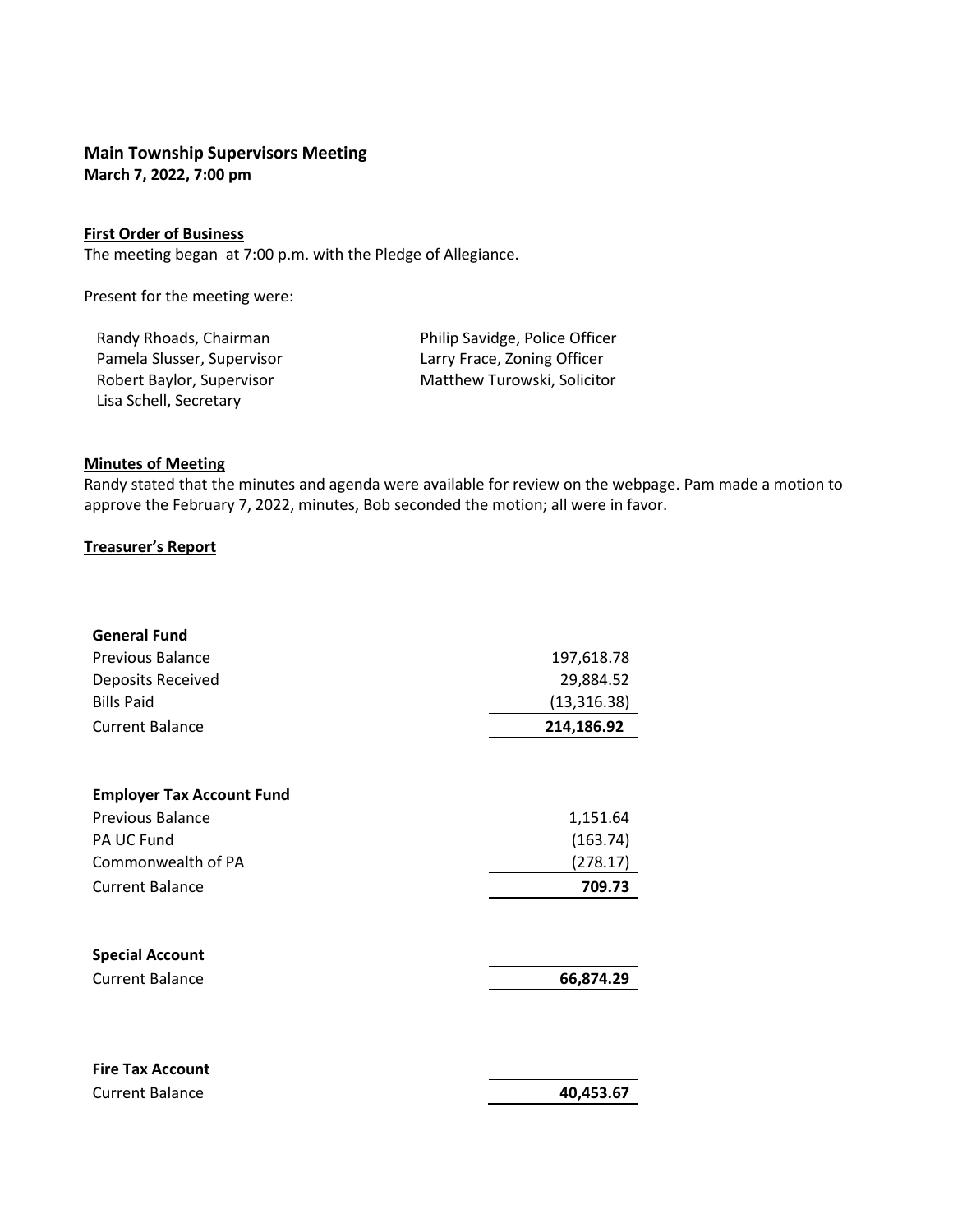| <b>State Account</b>    |      |            |
|-------------------------|------|------------|
| <b>Previous Balance</b> |      | 151,130.46 |
| Interest                |      | 28.79      |
| Sokol Quarries, Inc.    | 1649 | (727.49)   |
| Sokol Quarries, Inc.    | 1650 | (347.99)   |
| Sokol Quarries, Inc.    | 1651 | (364.16)   |
| <b>Current Balance</b>  |      | 149,719.61 |

Pam made a motion to approve the February treasurer's report as read; Bob seconded the motion; all were in favor.

# **Public Comment**

Randy told Michelle Loff that he met with Steve Kehoe from PennDot and stated that the pipe on Church Road is on the project list and they would like to add a second pipe above the one near her house, closer to the church, but will need to get consent from the property owner in order to get that one done.

Dave Broadt stated that the Fire Company would like to hold their easter egg hunt on April 10<sup>th</sup> at 1:00pm and asked the supervisors for permission to use the field for the hunt. The supervisors stated that they all gave their permission to use the township field for the egg hunt. Bob asked Dave if they needed any help and Dave stated that there was usually an officer on duty. Phil stated that he would make sure someone would be working that day.

## **Old Business**

## **New Tractor**

Randy stated that the new tractor is at Watsontown and there is paperwork to be taken care of and he is assuming it will be delivered this week.

## **Building Signs**

Randy asked Pam the status of the signs. Pam stated that the Vo Tech kids are designing signs for the Main Township Building and Main Township Police. Since they never decided who was actually painting the signs, they will talk to Mr. Beamer about it.

### **New Building, Generator and Furnace**

Randy stated that they are still looking into bidding out a new pole shed and are working on getting the specs drawn up.

They are also getting quotes for a new furnace and back-up generator.

### **New Business**

### **2022 Road Project**

Randy mentioned earlier that he met with Steve Kehoe, and they looked at various roads in the township for this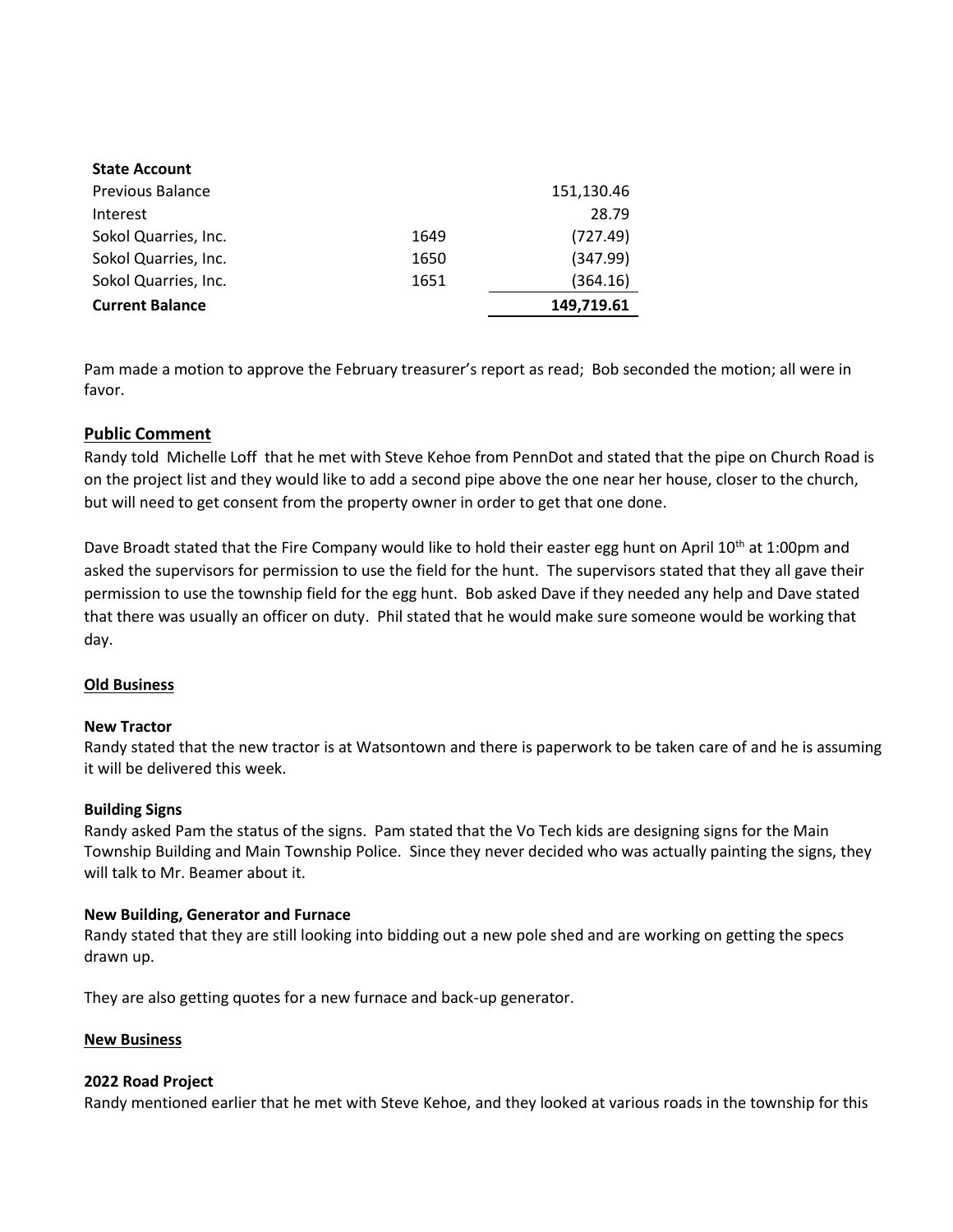year's project work, and once they receive his estimates, the supervisors will decide what roads they want to bid out and advertise for opening at next month's meeting.

### **Dirt & Gravel Low Volume Roads Program**

Randy stated that Cliff will be attending an informational session for the Dirt & Gravel and Low Volume Roads Program next week and that both Cliff and Josh Shuman will attend the required training for the township to be able to participate in the program since Tom Shuman was the only one previously trained. Fire Tower Road and Maple Drive are the two roads that meet the criteria for the program.

### **Lighting Upgrade**

Randy stated that they are going to have another LED lighting upgrade audit done for the second floor and Carolyn Baylor is going to let the girl from Cooper Electric on Wednesday. They would like to have the township office, police office, meeting room and hallway done.

#### **Fire Tax Ordinance**

Randy stated that the supervisors have asked Mr. Turowski to draft an ordinance to establish guidelines for spending the fire tax funds since currently there are no guidelines in place. The supervisors met with the Fire Company last month and they discussed it with them as well.

#### **Road Foreman Appointment**

Randy noted that he would like to appoint a road foreman since currently the three supervisors are all roadmasters and the workers don't know who talk to or turn to with questions or guidance. Randy felt that Bob Baylor has the most contact with the road crews since he works with them and asked Mr. Turowski if they could make a new appointment at this time and Mr. Turowski stated that was fine.

Randy then made a motion to appoint Bob Baylor Jr. as Road Foreman; Pam seconded the motion; all were in favor.

#### **Sewage Officer Report**

Lisa stated read the February report from Bill Brior: Issued one repair permit – Michael Postowski Re-use of existing system correspondence – Michael Postowski Maintained the Main Township's Act 149 files for February 2022

### **Zoning/Construction Report**

Zoning Permits Dave Broad, 14 Church Road, Addition Jeremy Patterson, 47 Timberview Dr, Inground Pool

Construction Permits Dave Broadt, 14 Church Road, Addition Jeremy Patterson, 47 Timberview Dr, Inground Pool Holly Simpson, 2243 Riverview Ave, window installation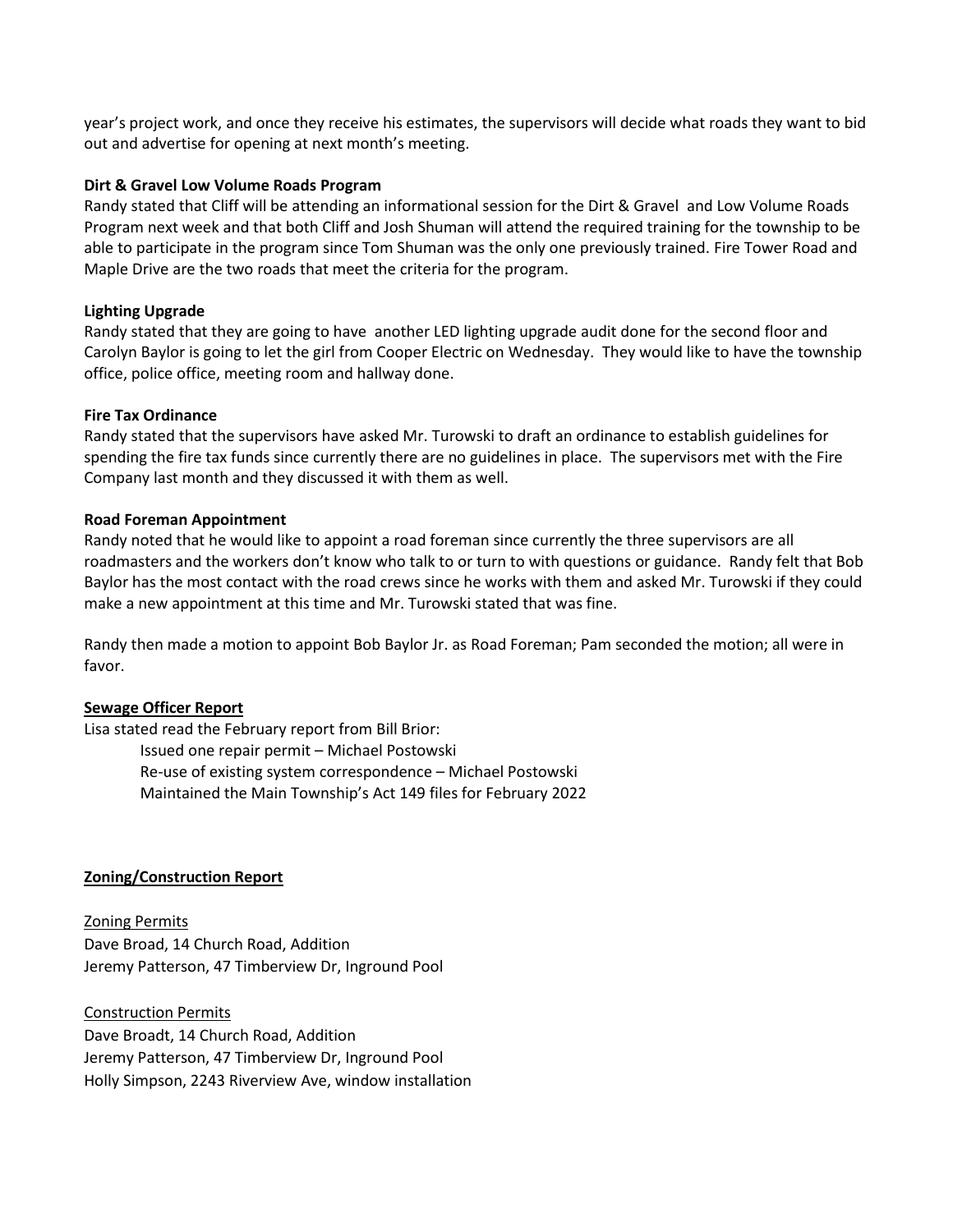Zoning Report

The Main Township Zoning Reorganization meeting was held on January 5, 2022, at 7:00 pm John Bauer – 3-year term 1/7/2025 Cindy Hoffman – 2-year term 1/7/2023 John Lenhart – 1 year term 1/7/2023 Vacant - 1-year alternate member

The Main Township UCC Reorganization was held on January 5, 2022, at 7:30 pm Brandon Fisher – Chairman Josiah Orzolek Dan Yeager Gerald Bodman Dennis Jackiewicz All appointed for 1-year terms expiring 1/7/2023

Kim Orzolek stated that she was appointed last year at the alternate member for the Zoning Board. Randy agreed that she was appointed by Tom Shuman at a meeting last year. Larry will add her as the alternate.

Township building lift and bathrooms were inspected by L&I and found to be in compliance.

Received a request for records on 2/18/22 for the Shuman property at 108 Mt. Pink Road. Responded that the records were previously sent to them and their attorney.

Received a request for a removable fire pit in their back yard.

Received several requests for information on the old Church Sunday School, one for a catering business, one for storage units and one for a residential home. The last one was for a personal hobby shop. A septic system cannot be put on the property it needs a holding tank. This is per Bill Brior.

Request for information on logging on the game lands and private property. Larry stated that the township does not have authority on State Game Lands. Randy stated that he was contacted by one of the property owners on Fire Tower Road who is upset about the logger tearing up the road. Randy did meet with the logger and the forester, and the logger will do some repair work to the road when he is done, and he is currently moved to an alternate location until the weather is better. Randy stated that there is not much the township can do and there is no bonding or weight limit on that road.

### **Police Report**

Phil read the police activity for the month of February:

Hours- 196 Miles Driven- 964 Incidents - 61 Non-Traffic-0 Traffic citations-8